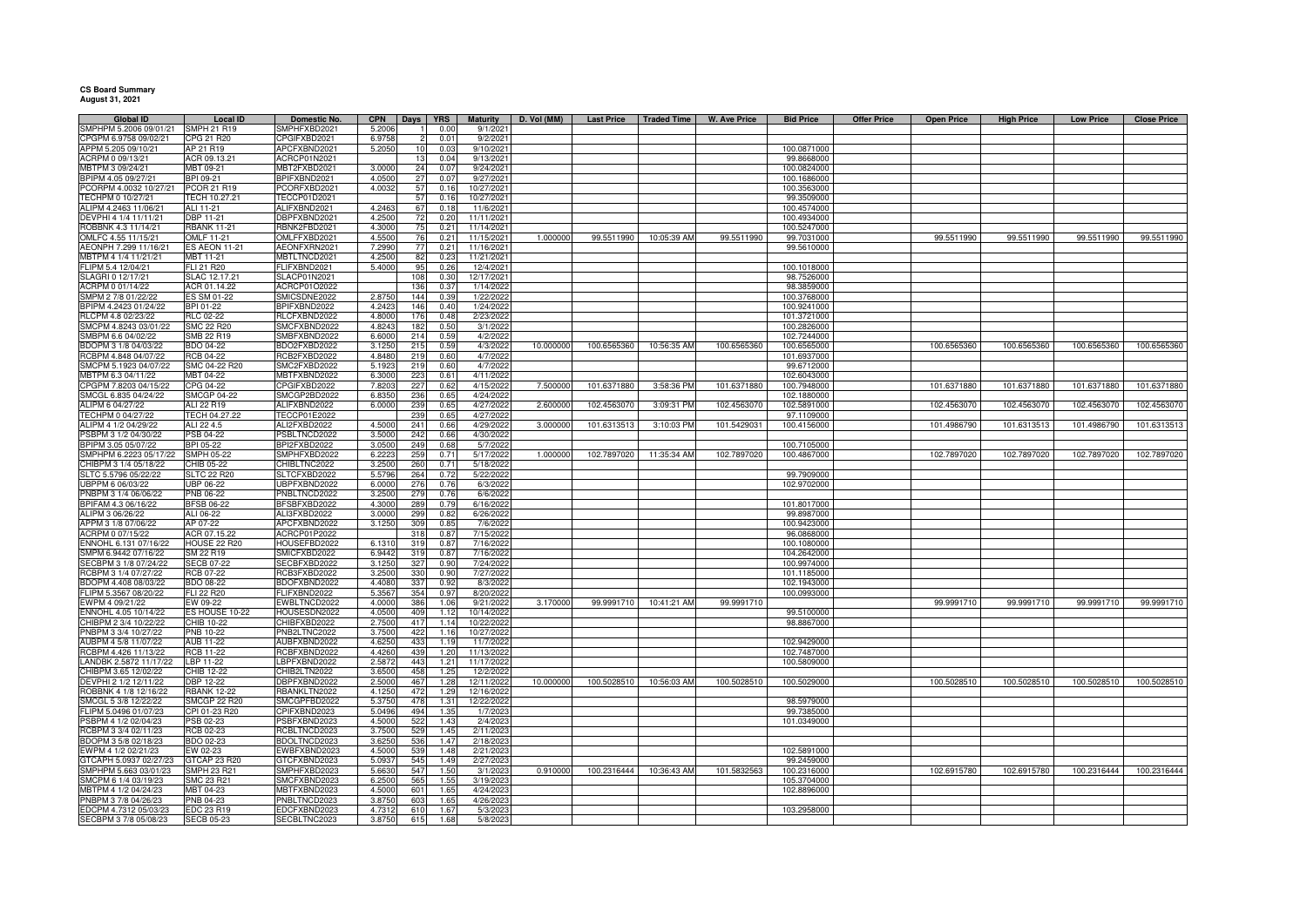| <b>Global ID</b>       | <b>Local ID</b>      | Domestic No.        | <b>CPN</b> | Days | <b>YRS</b>   | <b>Maturity</b> | D. Vol (MM) | <b>Last Price</b> | <b>Traded Time</b> | <b>W. Ave Price</b> | <b>Bid Price</b> | <b>Offer Price</b> | <b>Open Price</b> | <b>High Price</b> | <b>Low Price</b> | <b>Close Price</b> |
|------------------------|----------------------|---------------------|------------|------|--------------|-----------------|-------------|-------------------|--------------------|---------------------|------------------|--------------------|-------------------|-------------------|------------------|--------------------|
| BPIPM 3 3/4 05/24/23   | BPI 05-23            | BPILTNCD2023        | 3.7500     | 631  | 1.73         | 5/24/2023       |             |                   |                    |                     |                  |                    |                   |                   |                  |                    |
| ACPM 3.92 07/07/23     | AC 23 R22            | ACFXBOND2023        | 3.9200     | 675  | 1.85         | 7/7/2023        |             |                   |                    |                     | 97.6682000       |                    |                   |                   |                  |                    |
| SMCGL 4.7575 07/11/23  | <b>SMCGP 23 R21</b>  | SMCGPFBD2023        | 4.7575     | 679  | 1.86         | 7/11/2023       |             |                   |                    |                     | 98.6930000       |                    |                   |                   |                  |                    |
| GLOPM 5.2792 07/17/23  | GLO 23 R20           | GLOFXBND2023        | 5.2792     | 685  | 1.88         | 7/17/2023       |             |                   |                    |                     | 104.7059000      |                    |                   |                   |                  |                    |
| RLCPM 3.683 07/17/23   | <b>RLC 07-23</b>     | RLCFXBND2023        | 3.683      | 685  | 1.88         | 7/17/202        |             |                   |                    |                     | 101.7858000      |                    |                   |                   |                  |                    |
| SMPHPM 2.4565 08/05/23 | <b>SMPH 08-23</b>    | SMPH2FBD2023        | 2.4565     | 704  | 1.93         | 8/5/202         |             |                   |                    |                     | 99.7309000       |                    |                   |                   |                  |                    |
| SMCGL 6 3/4 08/17/23   | SMCGP 08-23 R21      | SMCGP2BD2023        | 6.7500     | 716  | 1.96         | 8/17/2023       | 2.000000    | 105.1610800       | 3:08:56 PM         | 105.1610800         | 100.8224000      |                    | 105.1610800       | 105.1610800       | 105.1610800      | 105.1610800        |
| UBPPM 4 3/8 08/21/23   | UBP 08-23            | JBPLTNCD2023        | 4.3750     | 720  | 1.97         | 8/21/2023       |             |                   |                    |                     |                  |                    |                   |                   |                  |                    |
| MBTPM 3 1/2 09/19/23   | MBT 09-23            | <b>MBTLTNCD2023</b> | 3,5000     | 749  | 2.05         | 9/19/202        |             |                   |                    |                     |                  |                    |                   |                   |                  |                    |
| RCBPM 3.2 09/30/23     | RCB 09-23            | <b>RCBFXBND2023</b> | 3.2000     | 760  | 2.08         | 9/30/202        |             |                   |                    |                     | 101.2108000      |                    |                   |                   |                  |                    |
| ALIPM 7.0239 10/05/23  | ALI 23 R21           | ALI2FXBD2023        | 7.0239     | 765  | 2.09         | 10/5/202        |             |                   |                    |                     | 100.8928000      |                    |                   |                   |                  |                    |
| ALIPM 3.8915 10/07/23  | ALI 23 R22           | ALIFXBND2023        | 3.891      | 767  | 2.10         | 10/7/202        |             |                   |                    |                     | 99.7804000       |                    |                   |                   |                  |                    |
| PCORPM 4.5219 10/27/23 | PCOR 23 R21          | PCORFXBD2023        | 4.5219     | 787  | 2.16         | 10/27/202       |             |                   |                    |                     | 100.0433000      |                    |                   |                   |                  |                    |
| DELMPI 3.484 10/30/23  | DMPI 10-23           | DMPIFXBD2023        | 3.4840     | 790  | 2.16         | 10/30/202       |             |                   |                    |                     | 99.4487000       |                    |                   |                   |                  |                    |
| SECBPM 4 1/2 11/02/23  | <b>SECB 11-23</b>    | SECB2LTN2023        | 4.5000     | 793  | 2.17         | 11/2/202        |             |                   |                    |                     |                  |                    |                   |                   |                  |                    |
| BDOPM 4 3/8 11/07/23   | BDO 11-23            | BDO2LTNC2023        | 4.3750     | 798  | 2.19         | 11/7/202        |             |                   |                    |                     |                  |                    |                   |                   |                  |                    |
| FLIPM 5.4333 11/08/23  | FLI 23 R20           | FLIFXBND2023        | 5.433      | 799  | 2.19         | 11/8/202        |             |                   |                    |                     | 100.1178000      |                    |                   |                   |                  |                    |
| AEONPH 7.695 11/16/23  | <b>ES AEON 11-23</b> | AEONFXRN2023        | 7.695      | 807  | 2.21         | 11/16/202       |             |                   |                    |                     | 95.9815000       |                    |                   |                   |                  |                    |
| AEVPM 2.8403 11/16/23  | AEV 11-23            | AEV2FXBD2023        | 2.840      | 807  | 2.21         | 11/16/202       |             |                   |                    |                     | 99.5534000       |                    |                   |                   |                  |                    |
| FLIPM 3.3353 11/18/23  | FLI 11-23            | FLI2FXBD2023        | 3.335      | 809  | 222          | 11/18/202       |             |                   |                    |                     | 99.8621000       |                    |                   |                   |                  |                    |
| AEVPM 4.6188 11/21/23  | AEV 23 R20           | AEVFXBND2023        | 4.618      | 812  | 2.22         | 11/21/202       |             |                   |                    |                     | 98.4252000       |                    |                   |                   |                  |                    |
| EWPM 4 5/8 12/07/23    | EW 12-23             | EWBLTNCD2023        | 4.625      | 828  | 2.27         | 12/7/202        |             |                   |                    |                     |                  |                    |                   |                   |                  |                    |
| SMPM 5.159 12/09/23    | SM 23 R21            | SMICFXBD2023        | 5.159      | 830  | 2.27         | 12/9/202        | 1.000000    | 105.3800024       | 2:28:33 PM         | 105.3800024         | 99.5352000       |                    | 105.3800024       | 105.3800024       | 105.3800024      | 105.3800024        |
| JBPPM 2 3/4 12/09/23   | <b>UBP 12-23</b>     | UBPFXBND2023        | 2.750      | 830  | 2.27         | 12/9/202        |             |                   |                    |                     | 100.3297000      |                    |                   |                   |                  |                    |
| VLLPM 8 12/21/23       | <b>VLL 23 R21</b>    | VLLFXBND2023        | 8.0000     | 842  | 2.31         | 12/21/202       |             |                   |                    |                     | 102.1091000      |                    |                   |                   |                  |                    |
| CHIBPM 4.55 01/12/24   | CHIB 01-24           | CHIBLTNC2024        | 4.5500     | 864  | 2.37         | 1/12/2024       | 8.000000    | 99.8869970        | 2:33:05 PM         | 99.8869970          |                  |                    | 99.8869970        | 99.8869970        | 99.8869970       | 99.8869970         |
| ROBBNK 4 7/8 01/16/24  | <b>RBANK 01-24</b>   | RBANKLTN2024        | 4.8750     | 868  | 2.38         | 1/16/2024       |             |                   |                    |                     |                  |                    |                   |                   |                  |                    |
| FDCPM 6.1458 01/24/24  | <b>FDC 24 R21</b>    | FDCFXBND2024        | 6.1458     | 876  | 2.40         | 1/24/2024       |             |                   |                    |                     | 101.7204000      |                    |                   |                   |                  |                    |
|                        |                      |                     |            | 877  |              |                 | 0.100000    |                   |                    |                     |                  |                    |                   |                   |                  |                    |
| APPM 7.5095 01/25/24   | AP 24 R22            | APCFXBND2024        | 7.5095     |      | 2.40         | 1/25/2024       |             | 106.2217647       | 2:14:58 PM         | 106.2217647         | 106.1050000      |                    | 106.2217647       | 106.2217647       | 106.2217647      | 106.2217647        |
| TELPM 5.2813 02/06/24  | <b>TEL 24 R21</b>    | TELFXBND2024        | 5.2813     | 889  | 2.43<br>2.44 | 2/6/2024        |             |                   |                    |                     | 99.5038000       |                    |                   |                   |                  |                    |
| PSBPM 5 02/09/24       | PSB 02-24            | PSBLTNCD2024        | 5.0000     | 892  |              | 2/9/202         |             |                   |                    |                     |                  |                    |                   |                   |                  |                    |
| CHIBPM 2 1/2 02/18/24  | CHIB 02-24           | CHIBFXBD2024        | 2.500      | 901  | 2.47         | 2/18/2024       |             |                   |                    |                     | 99.9999000       |                    |                   |                   |                  |                    |
| CPGPM 4.8467 03/01/24  | CPG 03-24            | CPGIFXBD2024        | 4.846      | 913  | 2.50         | 3/1/202         |             |                   |                    |                     | 99.0609000       |                    |                   |                   |                  |                    |
| SMCPM 5.284 03/01/24   | <b>SMC 24 R22</b>    | <b>SMCFXBND2024</b> | 5.2840     | 913  | 2.50         | 3/1/202         |             |                   |                    |                     | 101.8440000      |                    |                   |                   |                  |                    |
| STIEPM 5.8085 03/23/24 | STIESG 24 R22        | STIGFXBD2024        | 5.808      | 935  | 2.56         | 3/23/2024       | 5.000000    | 95.0789780        | 2:28:59 PM         | 95.0789780          | 92.5523000       |                    | 95.0789780        | 95.0789780        | 95.0789780       | 95.0789780         |
| MEGPM 5.3535 03/28/24  | <b>MEG 24 R22</b>    | <b>IEGFXBND2024</b> | 5.353      | 940  | 2.57         | 3/28/202        |             |                   |                    |                     | 101.8063000      |                    |                   |                   |                  |                    |
| RCBPM 5 1/2 03/28/24   | RCB 03-24            | RCBLTNCD2024        | 5.500      | 940  | 2.57         | 3/28/202        |             |                   |                    |                     |                  |                    |                   |                   |                  |                    |
| TOLPM 5 1/2 03/31/24   | <b>MNTC 24 R21</b>   | MNTCFXBD2024        | 5.500      | 943  | 2.58         | 3/31/202        |             |                   |                    |                     | 98.8106000       |                    |                   |                   |                  |                    |
| SMBPM 6 04/02/24       | SMB 24 R21           | <b>SMBFXBND2024</b> | 6.000      | 945  | 2.5%         | 4/2/202         |             |                   |                    |                     | 101.4847000      |                    |                   |                   |                  |                    |
| SMPM 3.3613 04/02/24   | SM 04-24             | MIC2FBD2024         | 3.361      | 945  | 2.59         | 4/2/202         |             |                   |                    |                     | 101.1397000      |                    |                   |                   |                  |                    |
| MBTPM 5 3/8 04/04/24   | MBT 04-24            | MBT2LTNC2024        | 5.3750     | 947  | 2.59         | 4/4/2024        |             |                   |                    |                     |                  |                    |                   |                   |                  |                    |
| PBC 5 5/8 04/08/24     | <b>PBCOM 04-24</b>   | PBCOMLTN2024        | 5.6250     | 951  | 2.60         | 4/8/2024        |             |                   |                    |                     |                  |                    |                   |                   |                  |                    |
| PCORPM 7.8183 04/19/24 | <b>PCOR 24 R22</b>   | PCORFXBD2024        | 7.818      | 962  | 2.63         | 4/19/2024       |             |                   |                    |                     | 99.5676000       |                    |                   |                   |                  |                    |
| SMCGL 7.1783 04/24/24  | SMCGP 04-24 R22      | SMCGP2BD2024        | 7.178      | 967  | 2.65         | 4/24/2024       |             |                   |                    |                     | 102.2454000      |                    |                   |                   |                  |                    |
| SMPHPM 5.1683 05/18/24 | SMPH 05-24 R22       | SMPH2FBD2024        | 5.168      | 991  | 2.71         | 5/18/2024       |             |                   |                    |                     | 98.5484000       |                    |                   |                   |                  |                    |
| ACPM 3.026 05/28/24    | AC 05-24             | ACFXBOND2024        | 3.026      | 1001 | 2.74         | 5/28/2024       |             |                   |                    |                     | 99.9999000       |                    |                   |                   |                  |                    |
| AEVPM 6.0157 06/18/24  | <b>AEV 24 R23</b>    | AEVEXBND2024        | 6.015      | 102  | 2.80         | 6/18/202        |             |                   |                    |                     | 101.9784000      |                    |                   |                   |                  |                    |
| EDCPM 2.8565 06/25/24  | EDC 06-24 R23        | EDCFXBND2024        | 2.856      | 102  | 2.8i         | 6/25/202        | 2.00000     | 100.9617420       | 2:26:53 PM         | 100.9617420         | 100.4195000      |                    | 100.9617420       | 100.9617420       | 100.9617420      | 100.9617420        |
| MBTPM 3 7/8 07/20/24   | MBT 07-24            | MBTLTNCD2024        | 3.875      | 1054 | 2.8          | 7/20/2024       |             |                   |                    |                     |                  |                    |                   |                   |                  |                    |
| DDPM 6.0952 07/21/24   | DD 24 R22            | DDFXBOND2024        | 6.095      | 1055 | 2.89         | 7/21/2024       |             |                   |                    |                     | 98.9386000       |                    |                   |                   |                  |                    |
| GTCAPH 5 5/8 08/07/24  | GTCAP 24 R21         | GTCFXBND2024        | 5.625      | 107  | 2.94         | 8/7/202         |             |                   |                    |                     | 98.9962000       |                    |                   |                   |                  |                    |
| VLLPM 5.7512 08/08/24  | <b>VLL 24 R23</b>    | VLLFXBND2024        | 5.7512     | 107  | 2.94         | 8/8/2024        |             |                   |                    |                     | 96.4511000       |                    |                   |                   |                  |                    |
| BACNOT 3.5335 08/20/24 | <b>PHN 24 R23</b>    | PHNFXBND2024        | 3.533      | 1085 | 2.97         | 8/20/2024       |             |                   |                    |                     | 100.0010000      |                    |                   |                   |                  |                    |
| PNBPM 5 3/4 08/27/24   | PNB 08-24            | PNBLTNCD2024        | 5.7500     | 1092 | 2.99         | 8/27/2024       |             |                   |                    |                     |                  |                    |                   |                   |                  |                    |
| SMPHPM 5.7417 09/01/24 | <b>SMPH 24 R21</b>   | SMPHFXBD2024        | 5.7417     | 1097 | 3.00         | 9/1/2024        |             |                   |                    |                     | 99.7040000       |                    |                   |                   |                  |                    |
| ALIPM 4.758 09/30/24   | ALI 24 R22           | ALI2FXBD2024        | 4.7580     | 1126 | 3.08         | 9/30/2024       |             |                   |                    |                     | 101.4582000      |                    |                   |                   |                  |                    |
| SMCPM 5.55 10/04/24    | SMC 10-24 R22        | SMC2FXBD2024        | 5.5500     | 1130 | 3.09         | 10/4/2024       |             |                   |                    |                     | 98.7364000       |                    |                   |                   |                  |                    |
| BDOPM 5 3/8 10/12/24   | <b>BDO 10-24</b>     | BDOLTNCD2024        | 5.375      | 1138 | 3.12         | 10/12/202       |             |                   |                    |                     |                  |                    |                   |                   |                  |                    |
| FLIPM 5.6389 12/04/24  | FLI 24 R21           | FLIFXBND2024        | 5.638      | 1191 | 3.26         | 12/4/2024       |             |                   |                    |                     | 103.4335000      |                    |                   |                   |                  |                    |
| SMCGL 6 1/4 12/22/24   | <b>SMCGP 24 R22</b>  | SMCGPFBD2024        | 6,2500     | 1209 | 3.31         | 12/22/2024      |             |                   |                    |                     | 104.7219000      |                    |                   |                   |                  |                    |
| ALCOPM 6.3517 02/06/25 | ALCO 25 R23          | ALCOFXBD2025        | 6.351      | 1255 | 3.44         | 2/6/202         |             |                   |                    |                     | 99.2407000       |                    |                   |                   |                  |                    |
| ACPM 4.82 02/10/25     | AC 25 R23            | <b>ACFXBOND2025</b> | 4.8200     | 1259 | 3.45         | 2/10/202        |             |                   |                    |                     | 104.2616000      |                    |                   |                   |                  |                    |
| RLCPM 4.9344 02/23/25  | <b>RLC 02-25</b>     | RLCFXBND2025        | 4.934      | 1272 | 3.48         | 2/23/202        |             |                   |                    |                     | 99.0072000       |                    |                   |                   |                  |                    |
| SMPHPM 6.0804 03/01/25 | SMPH 03-25 R23       | SMPH2FBD2025        | 6.080      | 1278 | 3.5C         | 3/1/202         |             |                   |                    |                     | 106.7322000      |                    |                   |                   |                  |                    |
| BPM 5.05 03/10/25      | <b>SMFB 25 R23</b>   | SMFBFXBD2025        | 5.050      | 1287 | 3.52         | 3/10/202        |             |                   |                    |                     | 103.4356000      |                    |                   |                   |                  |                    |
| SMCPM 6 5/8 03/19/25   | SMC 25 R23           | MCFXBND2025         | 6.625      | 1296 | 3.55         | 3/19/202        |             |                   |                    |                     | 114.7024000      |                    |                   |                   |                  |                    |
| SECBPM 4 03/23/25      | <b>SECB 03-25</b>    | SECBLTNC2025        | 4.0000     | 1300 | 3.56         | 3/23/202        |             |                   |                    |                     |                  |                    |                   |                   |                  |                    |
| SMPHPM 4.8643 03/25/25 | SMPH K 03-25 R23     | SMPH3FBD2025        | 4.8643     | 1302 | 3.57         | 3/25/202        |             |                   |                    |                     | 97.9626000       |                    |                   |                   |                  |                    |
| BDOPM 4 03/27/25       | BDO 03-25            | BDOLTNCD2025        | 4.0000     | 1304 | 3.57         | 3/27/202        |             |                   |                    |                     |                  |                    |                   |                   |                  |                    |
| PNBPM 4 3/8 04/11/25   | PNB 04-25            | PNBLTNCD2025        | 4.3750     | 1319 | 3.61         | 4/11/2025       |             |                   |                    |                     |                  |                    |                   |                   |                  |                    |
| BPIPM 4 04/25/25       | BPI 04-25            | BPILTNCD2025        | 4.0000     | 1333 | 3.65         | 4/25/202        |             |                   |                    |                     |                  |                    |                   |                   |                  |                    |
| ALIPM 3.6262 05/04/25  | ALI 05-25 R23        | ALI4FXBD2025        | 3.626      | 1342 | 3.67         | 5/4/202         |             |                   |                    |                     | 92.2217000       |                    |                   |                   |                  |                    |
|                        |                      |                     | 6.487      | 1360 | 3.72         | 5/22/202        |             |                   |                    |                     | 101.6144000      |                    |                   |                   |                  |                    |
| SLTC 6.4872 05/22/25   | <b>SLTC 25 R22</b>   | SLTCFXBD2025        |            |      |              |                 |             |                   |                    |                     |                  |                    |                   |                   |                  |                    |
| SECBPM 4 06/17/25      | <b>SECB 06-25</b>    | SECB2LTN2025        | 4.000      | 1386 | 3.80         | 6/17/202        |             |                   |                    |                     |                  |                    |                   |                   |                  |                    |
| VLLPM 5.6992 06/18/25  | <b>VLL 25 R22</b>    | VLL2FXBD2025        | 5.6992     | 1387 | 3.80         | 6/18/202        |             |                   |                    |                     | 100.6770000      |                    |                   |                   |                  |                    |